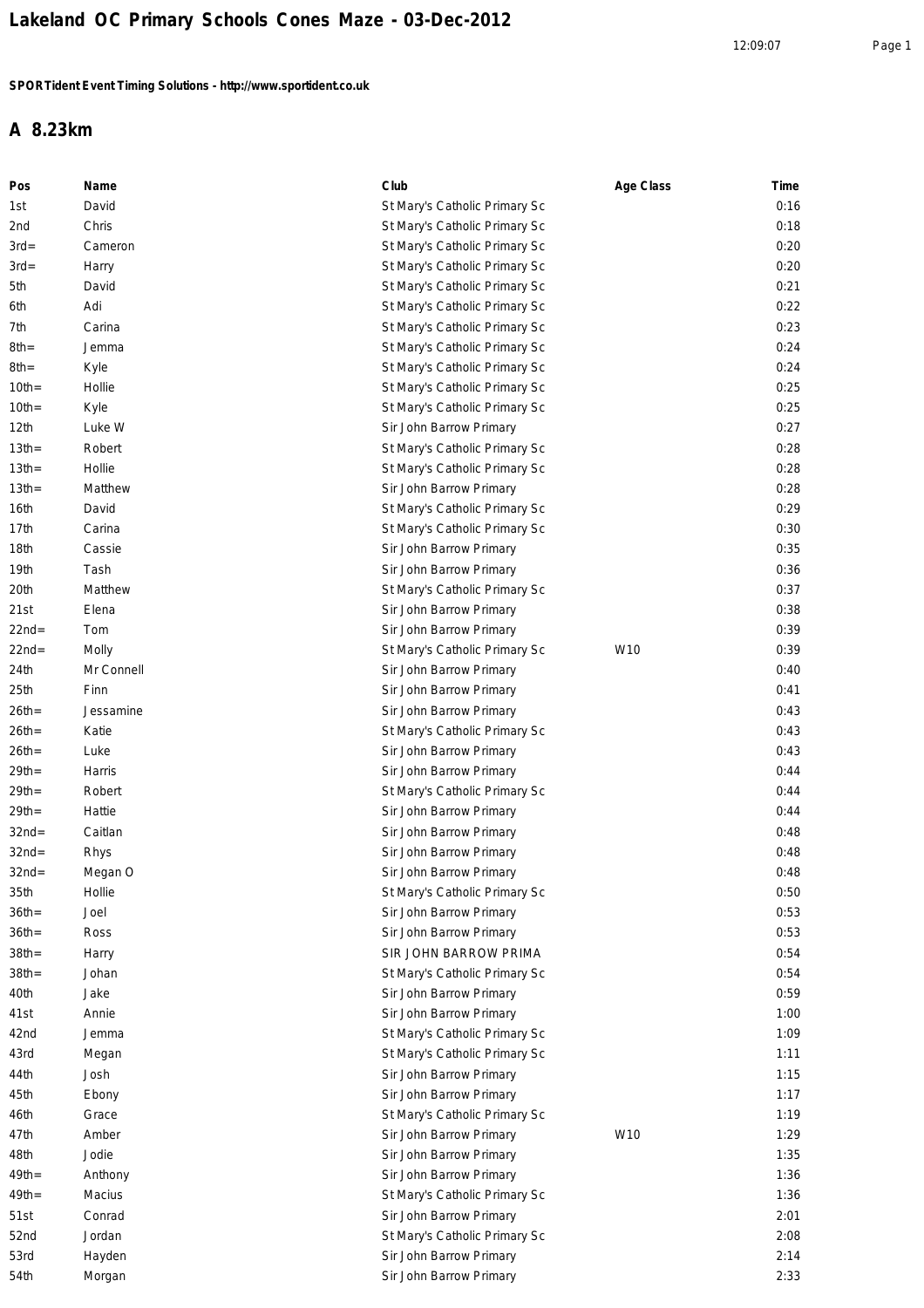| w <sub>3</sub> rtd | Jenn           | <b>SIR JOHN BARROW PRIMA</b> |      |
|--------------------|----------------|------------------------------|------|
| w6                 | Chris          | ST MARY'S CATHOLIC PRIM      | 0:21 |
| w6                 | Anna           | ST MARY'S CATHOLIC PRIM      | 0:35 |
| m4                 | Mati B         | ST MARY'S CATHOLIC PRIM      | 0:40 |
| w6                 | Will           | ST MARY'S CATHOLIC PRIM      | 0:41 |
| w6                 | <b>Ben</b>     | SIR JOHN BARROW PRIMA        | 0:52 |
| m1                 | Jamie          | SIR JOHN BARROW PRIMA        | 0:56 |
| m1                 | Kristian       | SIR JOHN BARROW PRIMA        | 0:59 |
| m <sub>5</sub> -6  | Alex           | SIR JOHN BARROW PRIMA        | 1:08 |
| w6                 | Sophie         | SIR JOHN BARROW PRIMA        | 1:11 |
| m <sub>6</sub>     | <b>Brandon</b> | <b>SIR JOHN BARROW PRIMA</b> | 1:17 |
| w5                 | Jeffrey        | <b>SIR JOHN BARROW PRIMA</b> | 1:32 |
| w6                 | Megan L        | <b>SIR JOHN BARROW PRIMA</b> | 1:42 |
|                    |                |                              |      |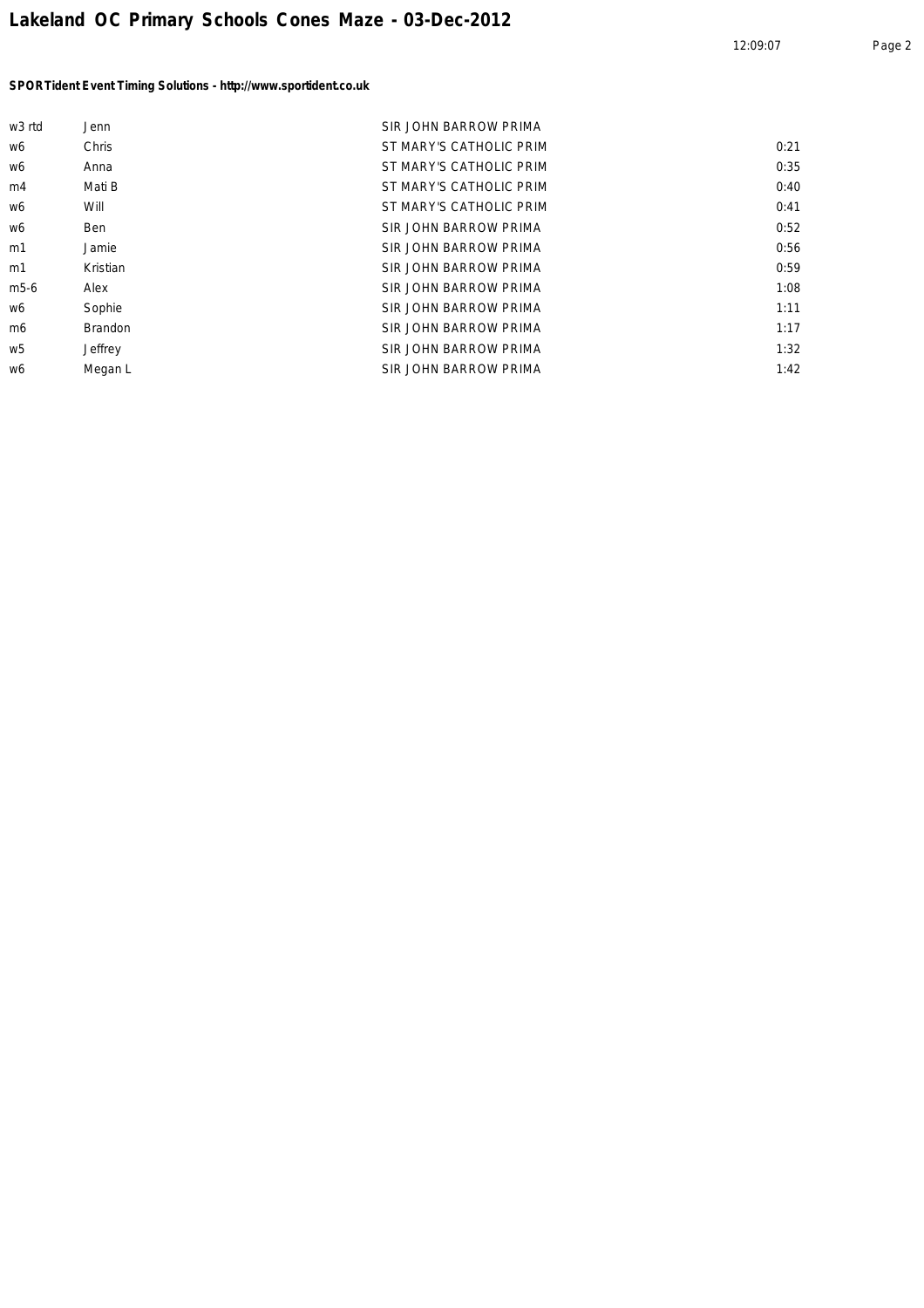## **B 8.08km**

| Pos      | Name    | Club                          | Age Class | Time |
|----------|---------|-------------------------------|-----------|------|
| 1st      | Gabby   | St Mary's Catholic Primary Sc |           | 0:16 |
| 2nd      | Harry   | St Mary's Catholic Primary Sc |           | 0:17 |
| 3rd      | Cameron | St Mary's Catholic Primary Sc |           | 0:19 |
| 4th      | Chris   | St Mary's Catholic Primary Sc |           | 0:20 |
| $5th =$  | Annie   | Sir John Barrow Primary       |           | 0:22 |
| $5th =$  | Anna    | St Mary's Catholic Primary Sc |           | 0:22 |
| 7th      | David   | St Mary's Catholic Primary Sc |           | 0:23 |
| 8th=     | Mati    | St Mary's Catholic Primary Sc |           | 0:24 |
| 8th=     | Johan   | St Mary's Catholic Primary Sc |           | 0:24 |
| 8th=     | Matthew | Sir John Barrow Primary       |           | 0:24 |
| $11$ th= | Josh    | Sir John Barrow Primary       |           | 0:25 |
| $11$ th= | Kyle    | St Mary's Catholic Primary Sc |           | 0:25 |
| $11$ th= | Ruby    | St Mary's Catholic Primary Sc |           | 0:25 |
| $14th =$ | Finn    | Sir John Barrow Primary       |           | 0:26 |
| $14$ th= | Finn    | Sir John Barrow Primary       |           | 0:26 |
| 16th     | Cassie  | Sir John Barrow Primary       |           | 0:27 |
| 17th     | Flynn   | Sir John Barrow Primary       |           | 0:28 |
| $18th =$ | Carina  | St Mary's Catholic Primary Sc |           | 0:29 |
| $18th =$ | Harris  | Sir John Barrow Primary       |           | 0:29 |
| $18th =$ | Hattie  | Sir John Barrow Primary       |           | 0:29 |
| $21st =$ | Will    | St Mary's Catholic Primary Sc |           | 0:30 |
| $21st =$ | Jamie   | Sir John Barrow Primary       |           | 0:30 |
| 21st=    | Grace   | St Mary's Catholic Primary Sc |           | 0:30 |
| 21st=    | Molly   | St Mary's Catholic Primary Sc | W10       | 0:30 |
| 25th     | Caitlan | Sir John Barrow Primary       |           | 0:31 |
| $26th =$ | Anna    | St Mary's Catholic Primary Sc |           | 0:32 |
| $26th =$ | Eden    | St Mary's Catholic Primary Sc |           | 0:32 |
| $28th =$ | Ross    | Sir John Barrow Primary       |           | 0:33 |
| $28th =$ | Rhys    | Sir John Barrow Primary       |           | 0:33 |
| 30th     | Brandon | Sir John Barrow Primary       |           | 0:34 |
| $31st =$ | Matthew | St Mary's Catholic Primary Sc |           | 0:36 |
| $31st =$ | Ebony   | Sir John Barrow Primary       |           | 0:36 |
| 33rd     | Tom     | Sir John Barrow Primary       |           | 0:40 |
| 34th=    | Alex    | Sir John Barrow Primary       |           | 0:42 |
| $34th =$ | Macius  | St Mary's Catholic Primary Sc |           | 0:42 |
| 36th     | Donel   | St Mary's Catholic Primary Sc |           | 0:43 |
| $37th =$ | Megan L | Sir John Barrow Primary       |           | 0:44 |
| $37th =$ | Anthony | Sir John Barrow Primary       |           | 0:44 |
| 39th     | Sophie  | Sir John Barrow Primary       |           | 0:45 |
| 40th     | Donel   | St Mary's Catholic Primary Sc |           | 0:47 |
| 41st     | Jenn    | Sir John Barrow Primary       |           | 0:52 |
| 42nd     | Jake    | Sir John Barrow Primary       |           | 0:57 |
| 43rd     | Paige   | Sir John Barrow Primary       |           | 0:58 |
| 44th     | Megan O | Sir John Barrow Primary       |           | 1:01 |
| 45th     | Jordan  | St Mary's Catholic Primary Sc |           | 1:02 |
| 46th     | Conrad  | Sir John Barrow Primary       |           | 1:07 |
| 47th     | Anna    | St Mary's Catholic Primary Sc |           | 1:09 |
| 48th     | Jeffrey | Sir John Barrow Primary       |           | 1:12 |
| $49th =$ | Rory    | St Mary's Catholic Primary Sc |           | 1:14 |
| $49th =$ | Johan   | St Mary's Catholic Primary Sc |           | 1:14 |
| 51st     | Luke    | Sir John Barrow Primary       |           | 1:29 |
| 52nd     | Adi     | St Mary's Catholic Primary Sc |           | 1:39 |
| 53rd     | Morgan  | Sir John Barrow Primary       |           | 1:41 |
| 54th     | Iona    | St Mary's Catholic Primary Sc |           | 2:33 |
|          |         |                               |           |      |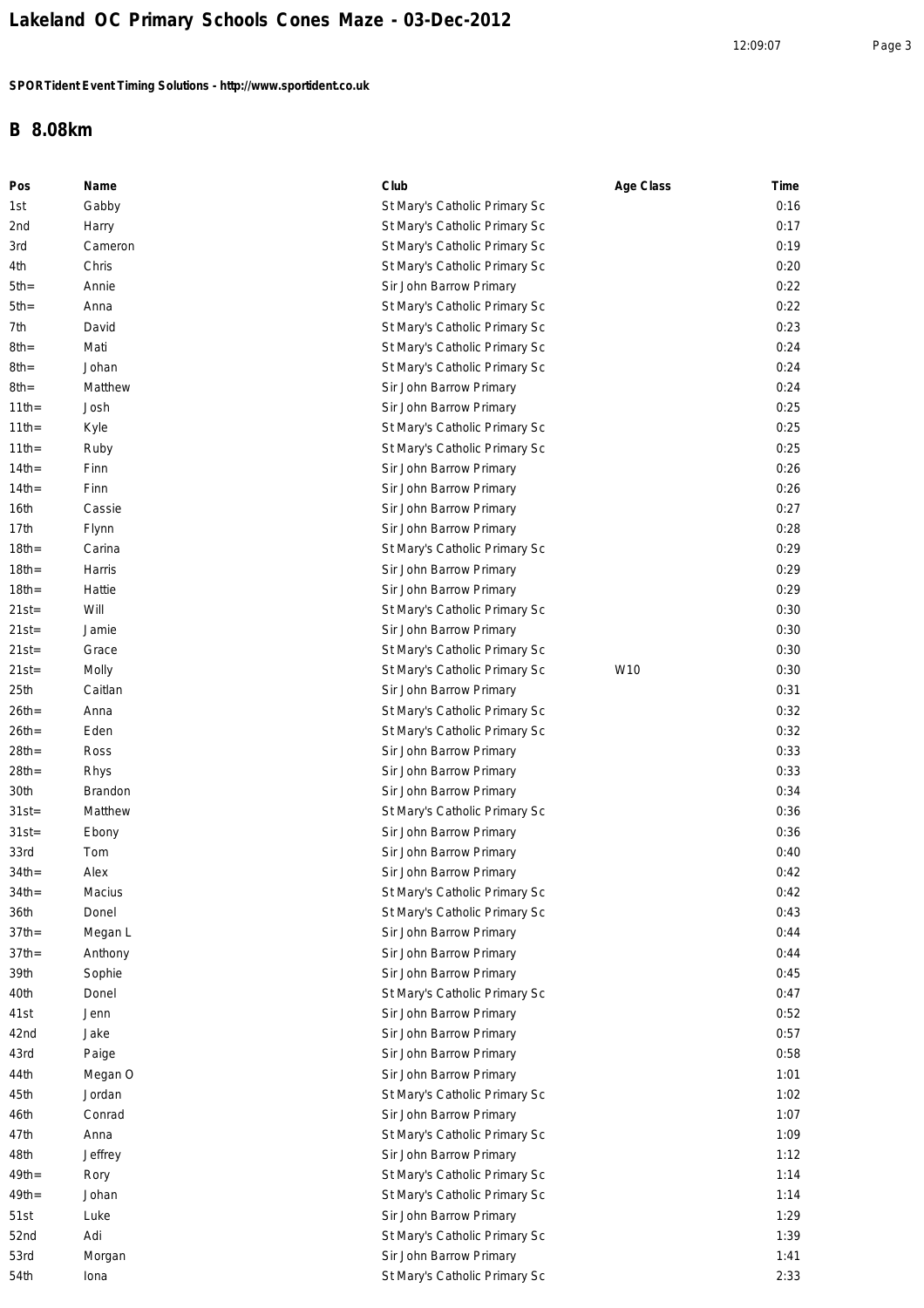12:09:07 Page 4

*SPORTident Event Timing Solutions - http://www.sportident.co.uk*

| 55th | Elena  | Sir John Barrow Primary | 2:49 |
|------|--------|-------------------------|------|
| m1   | Luke W | SIR JOHN BARROW PRIMA   | 0:20 |
| m1   | Joel   | SIR JOHN BARROW PRIMA   | 0:41 |
| m3-6 | Harry  | ST MARY'S CATHOLIC PRIM | 0:47 |
| m1   | Alfie  | ST MARY'S CATHOLIC PRIM | 0:47 |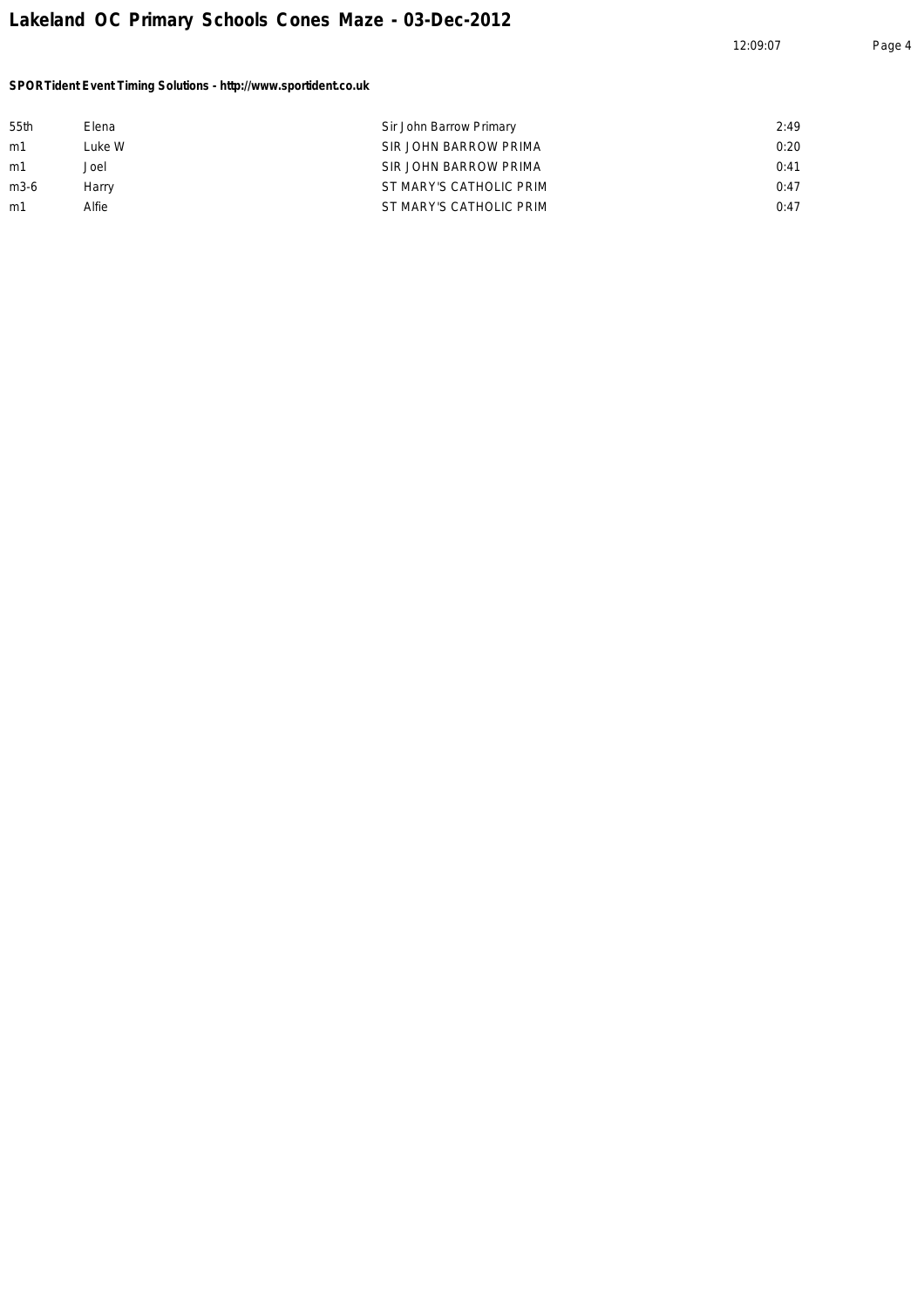# **C 7.8km**

| Pos              | Name       | Club                          | Age Class | Time |
|------------------|------------|-------------------------------|-----------|------|
| 1st              | Chris      | St Mary's Catholic Primary Sc |           | 0:17 |
| $2nd=$           | Josh       | Sir John Barrow Primary       |           | 0:18 |
| $2nd=$           | David      | St Mary's Catholic Primary Sc |           | 0:18 |
| $2nd=$           | Annie      | Sir John Barrow Primary       |           | 0:18 |
| 5th              | Kyle       | St Mary's Catholic Primary Sc |           | 0:20 |
| 6th              | Cameron    | St Mary's Catholic Primary Sc |           | 0:21 |
| $7th=$           | Jemma      | St Mary's Catholic Primary Sc |           | 0:22 |
| $7th =$          | Finn       | Sir John Barrow Primary       |           | 0:22 |
| $9th =$          | Flynn      | Sir John Barrow Primary       |           | 0:24 |
| $9th =$          | Harry      | SIR JOHN BARROW PRIMA         |           | 0:24 |
| $9th =$          | Hattie     | Sir John Barrow Primary       |           | 0:24 |
| 12 <sub>th</sub> | Harry      | St Mary's Catholic Primary Sc |           | 0:25 |
| 13 <sub>th</sub> | Harris     | Sir John Barrow Primary       |           | 0:26 |
| 13 <sub>th</sub> | Will       | St Mary's Catholic Primary Sc |           | 0:26 |
| $13th =$         | Annie      | Sir John Barrow Primary       |           | 0:26 |
| 16th             | Finn       | Sir John Barrow Primary       |           | 0:27 |
| 17th             | Alex       | Sir John Barrow Primary       |           | 0:28 |
| $18th =$         | Mati B     | St Mary's Catholic Primary Sc |           | 0:29 |
| $18th =$         | Kristian   | Sir John Barrow Primary       |           | 0:29 |
| $18th =$         | Brandon    | Sir John Barrow Primary       |           | 0:29 |
| $21st =$         | Mr Connell | Sir John Barrow Primary       |           | 0:30 |
| $21st =$         | Matthew    | St Mary's Catholic Primary Sc |           | 0:30 |
| 23rd             | Donel      | St Mary's Catholic Primary Sc |           | 0:31 |
| $24th =$         | Kristian   | Sir John Barrow Primary       |           | 0:32 |
| $24th =$         | Cassie     | Sir John Barrow Primary       |           | 0:32 |
| $26th =$         | Ben        | Sir John Barrow Primary       |           | 0:33 |
| $26th =$         | Jamie      | Sir John Barrow Primary       |           | 0:33 |
| $26th =$         | Kristian   | Sir John Barrow Primary       |           | 0:33 |
| $26th =$         | Chris      | St Mary's Catholic Primary Sc |           | 0:33 |
| $26th =$         | Iona       | St Mary's Catholic Primary Sc |           | 0:33 |
| $26th =$         | Megan      | St Mary's Catholic Primary Sc |           | 0:33 |
| 32nd             | Jessamine  | Sir John Barrow Primary       |           | 0:34 |
| 33rd             | Flynn      | Sir John Barrow Primary       |           | 0:35 |
| 34th             | Finn       | Sir John Barrow Primary       |           | 0:36 |
| 35th             | Anthony    | Sir John Barrow Primary       |           | 0:38 |
| $36th =$         | Anna       | St Mary's Catholic Primary Sc |           | 0:41 |
| $36th =$         | Rhys       | Sir John Barrow Primary       |           | 0:41 |
| $36th =$         | Grace      | St Mary's Catholic Primary Sc |           | 0:41 |
| $36th =$         | Ebony      | Sir John Barrow Primary       |           | 0:41 |
| $36th =$         | Jasmine    | St Mary's Catholic Primary Sc |           | 0:41 |
| 41st             | Ruby       | St Mary's Catholic Primary Sc |           | 0:42 |
| $42nd =$         | Jamie      | Sir John Barrow Primary       |           | 0:44 |
| $42nd =$         | Finn       | Sir John Barrow Primary       |           | 0:44 |
| 44th             | Paige      | Sir John Barrow Primary       |           | 0:45 |
| $45th =$         | Sophie     | Sir John Barrow Primary       |           | 0:46 |
| $45th =$         | Amber      | Sir John Barrow Primary       | W10       | 0:46 |
| 47th             | Alex       | Sir John Barrow Primary       |           | 0:54 |
| 48th             | Jenn       | Sir John Barrow Primary       |           | 0:57 |
| 49th             | Conrad     | Sir John Barrow Primary       |           | 1:01 |
| 50th             | Eden       | St Mary's Catholic Primary Sc |           | 1:04 |
| 51st             | Jordan     | St Mary's Catholic Primary Sc |           | 1:08 |
| 52nd             | Jodie      | Sir John Barrow Primary       |           | 1:09 |
| 53rd             | Johan      | St Mary's Catholic Primary Sc |           | 1:14 |
| 54th             | Helen      | St Mary's Catholic Primary Sc |           | 1:15 |
|                  |            |                               |           |      |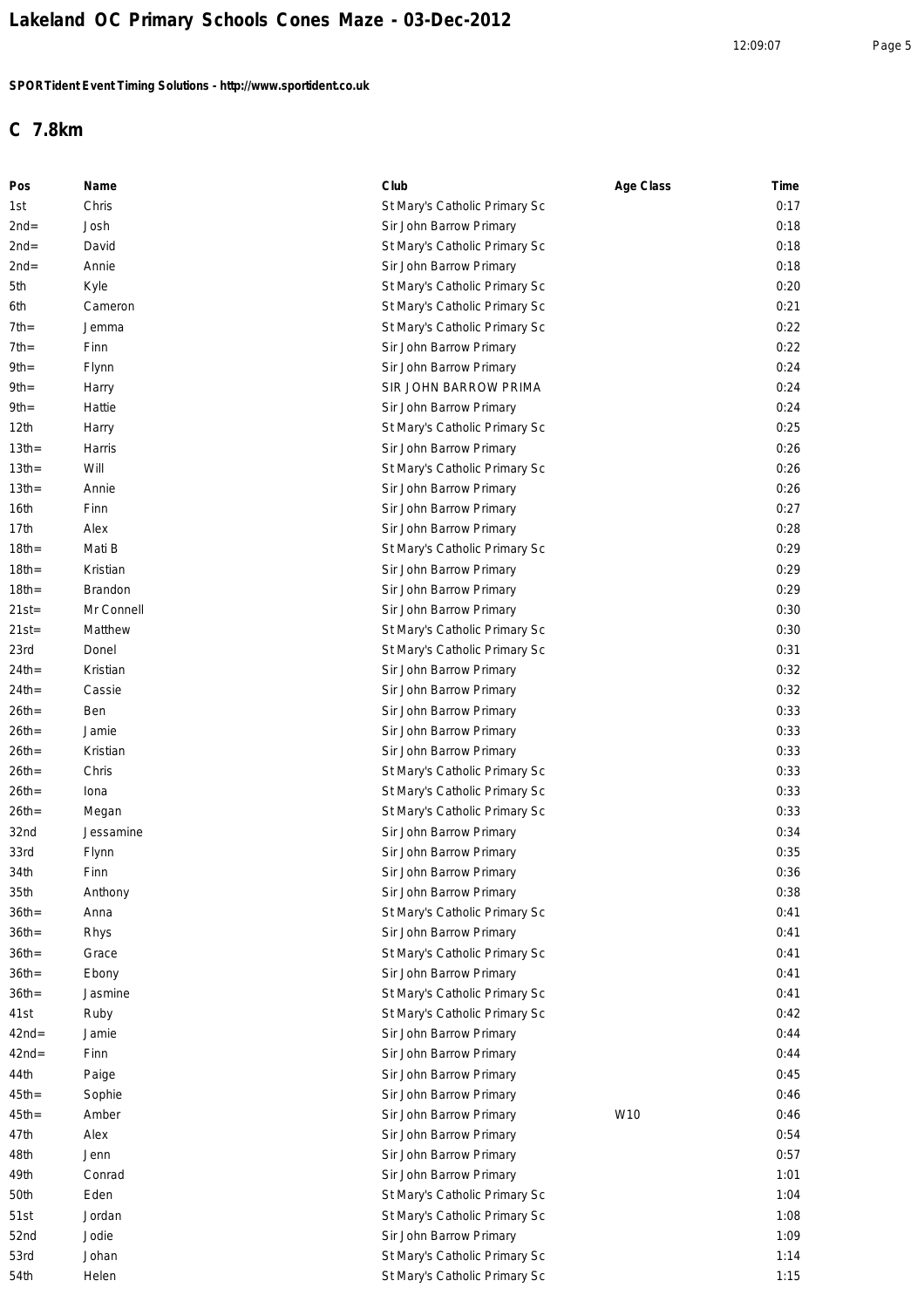| 55th                                         | Elena   | Sir John Barrow Primary | 1:49 |
|----------------------------------------------|---------|-------------------------|------|
| 56th                                         | Hayden  | Sir John Barrow Primary | 2:23 |
| w6                                           | Gabby   | ST MARY'S CATHOLIC PRIM | 0:24 |
| w6                                           | Mati    | ST MARY'S CATHOLIC PRIM | 0:27 |
| m4                                           | Grace   | ST MARY'S CATHOLIC PRIM | 0:31 |
| w1                                           | Hollie  | ST MARY'S CATHOLIC PRIM | 0:34 |
| $m3-4$                                       | Luke    | SIR JOHN BARROW PRIMA   | 0:39 |
| w6                                           | Jeffrey | SIR JOHN BARROW PRIMA   | 0:48 |
| w5                                           | Jemma   | ST MARY'S CATHOLIC PRIM | 0:49 |
| w6                                           | Rory    | ST MARY'S CATHOLIC PRIM | 0:51 |
| m <sub>2</sub> m <sub>4</sub> w <sub>6</sub> | Rory    | ST MARY'S CATHOLIC PRIM | 0:57 |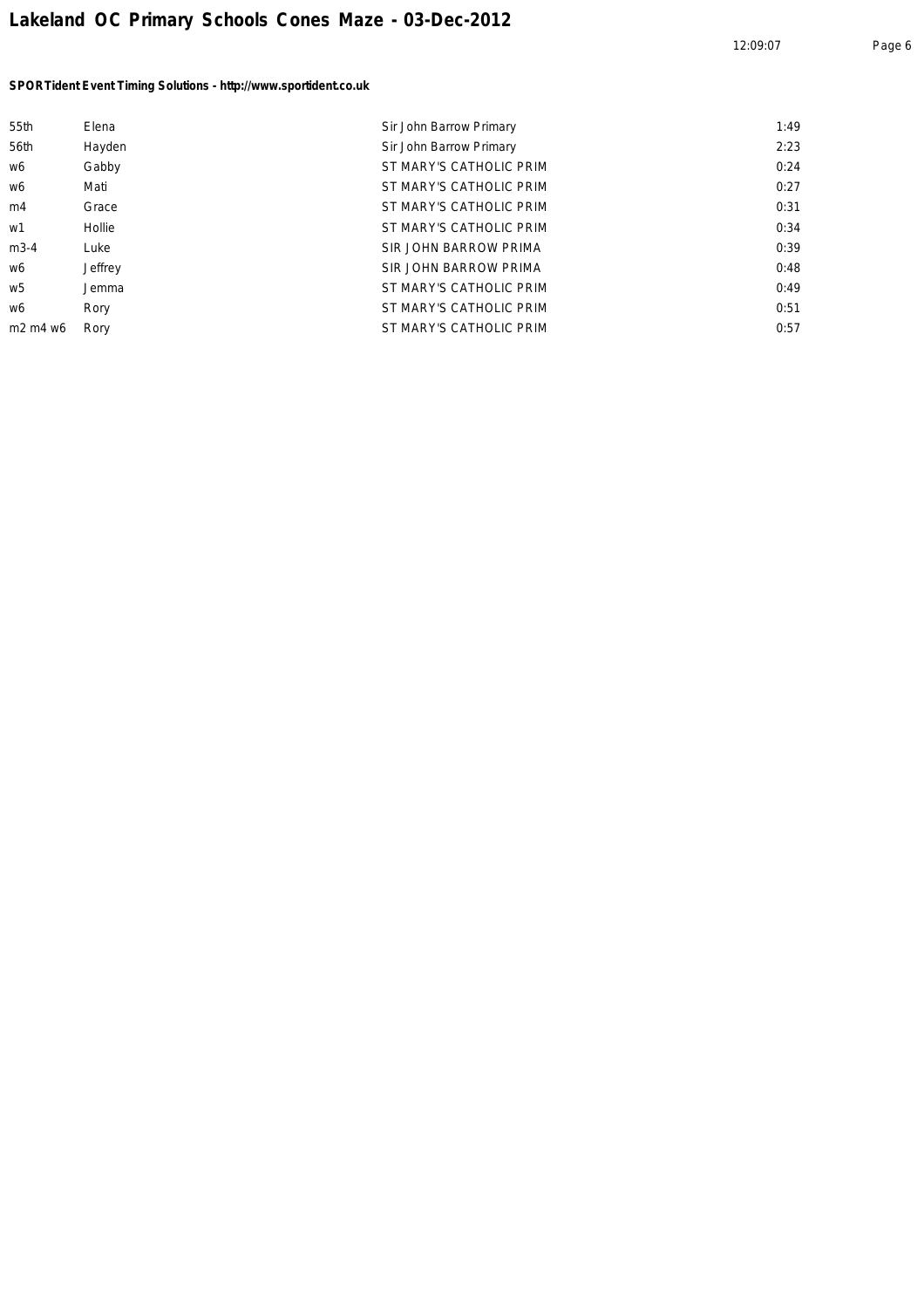## **D 7.32km**

| Pos      | Name     | Club                          | Age Class | Time |
|----------|----------|-------------------------------|-----------|------|
| 1st      | Matthew  | Sir John Barrow Primary       |           | 0:18 |
| $2nd=$   | Chris    | St Mary's Catholic Primary Sc |           | 0:19 |
| $2nd=$   | Cameron  | St Mary's Catholic Primary Sc |           | 0:19 |
| 4th      | Alfie    | St Mary's Catholic Primary Sc |           | 0:22 |
| 5th      | Mati B   | St Mary's Catholic Primary Sc |           | 0:23 |
| 6th      | Cassie   | Sir John Barrow Primary       |           | 0:24 |
| 7th      | Mati     | St Mary's Catholic Primary Sc |           | 0:26 |
| $8th =$  | Tom      | Sir John Barrow Primary       |           | 0:28 |
| $8th =$  | Hattie   | Sir John Barrow Primary       |           | 0:28 |
| 8th=     | Robert   | St Mary's Catholic Primary Sc |           | 0:28 |
| 8th=     | Katie    | St Mary's Catholic Primary Sc |           | 0:28 |
| 12th     | Tash     | Sir John Barrow Primary       |           | 0:29 |
| $13th =$ | Brandon  | Sir John Barrow Primary       |           | 0:32 |
| $13th =$ | Caitlan  | Sir John Barrow Primary       |           | 0:32 |
| $15th =$ | Flynn    | Sir John Barrow Primary       |           | 0:33 |
| $15th =$ | Hollie   | St Mary's Catholic Primary Sc |           | 0:33 |
| 17th     | Grace    | St Mary's Catholic Primary Sc |           | 0:34 |
| $18th =$ | Harry    | SIR JOHN BARROW PRIMA         |           | 0:35 |
| $18th =$ | Ebony    | Sir John Barrow Primary       |           | 0:35 |
| 20th     | Amber    | Sir John Barrow Primary       | W10       | 0:40 |
| 21st     | Molly    | St Mary's Catholic Primary Sc | W10       | 0:41 |
| $22nd=$  | Ben      | Sir John Barrow Primary       |           | 0:42 |
| $22nd=$  | Harris   | Sir John Barrow Primary       |           | 0:42 |
| 24th     | Will     | St Mary's Catholic Primary Sc |           | 0:44 |
| 25th     | Jenn     | Sir John Barrow Primary       |           | 0:45 |
| $26th =$ | Kristian | Sir John Barrow Primary       |           | 0:47 |
| $26th =$ | Sophie   | Sir John Barrow Primary       |           | 0:47 |
| 28th     | Carina   | St Mary's Catholic Primary Sc |           | 0:51 |
| 29th     | Conrad   | Sir John Barrow Primary       |           | 0:52 |
| $30th =$ | Jake     | Sir John Barrow Primary       |           | 0:54 |
| $30th =$ | Hannah   | St Mary's Catholic Primary Sc |           | 0:54 |
| 32nd     | Anthony  | Sir John Barrow Primary       |           | 0:55 |
| 33rd     | Paige    | Sir John Barrow Primary       |           | 1:02 |
| 34th     | Jake     | Sir John Barrow Primary       |           | 1:06 |
| 35th     | Hayden   | Sir John Barrow Primary       |           | 1:22 |
| 36th     | Morgan   | Sir John Barrow Primary       |           | 1:43 |
| w3 dnf   | Jasmine  | ST MARY'S CATHOLIC PRIM       |           |      |
| m4       | Matthew  | SIR JOHN BARROW PRIMA         |           | 0:17 |
| m2 m7    | Josh     | SIR JOHN BARROW PRIMA         |           | 0:18 |
| m6       | Matthew  | SIR JOHN BARROW PRIMA         |           | 0:19 |
| w1       | Kyle     | ST MARY'S CATHOLIC PRIM       |           | 0:20 |
| m7       | Luke W   | SIR JOHN BARROW PRIMA         |           | 0:22 |
| w7       | Matthew  | ST MARY'S CATHOLIC PRIM       |           | 0:30 |
| w7       | Anna     | ST MARY'S CATHOLIC PRIM       |           | 0:37 |
| w7       | Helen    | ST MARY'S CATHOLIC PRIM       |           | 0:43 |
| w7       | Grace    | ST MARY'S CATHOLIC PRIM       |           | 0:48 |
| w3       | Harry    | ST MARY'S CATHOLIC PRIM       |           | 0:49 |
| m2       | Ross     | SIR JOHN BARROW PRIMA         |           | 0:56 |
| w1       | Rory     | ST MARY'S CATHOLIC PRIM       |           | 1:07 |
| w7       | Megan    | ST MARY'S CATHOLIC PRIM       |           | 1:09 |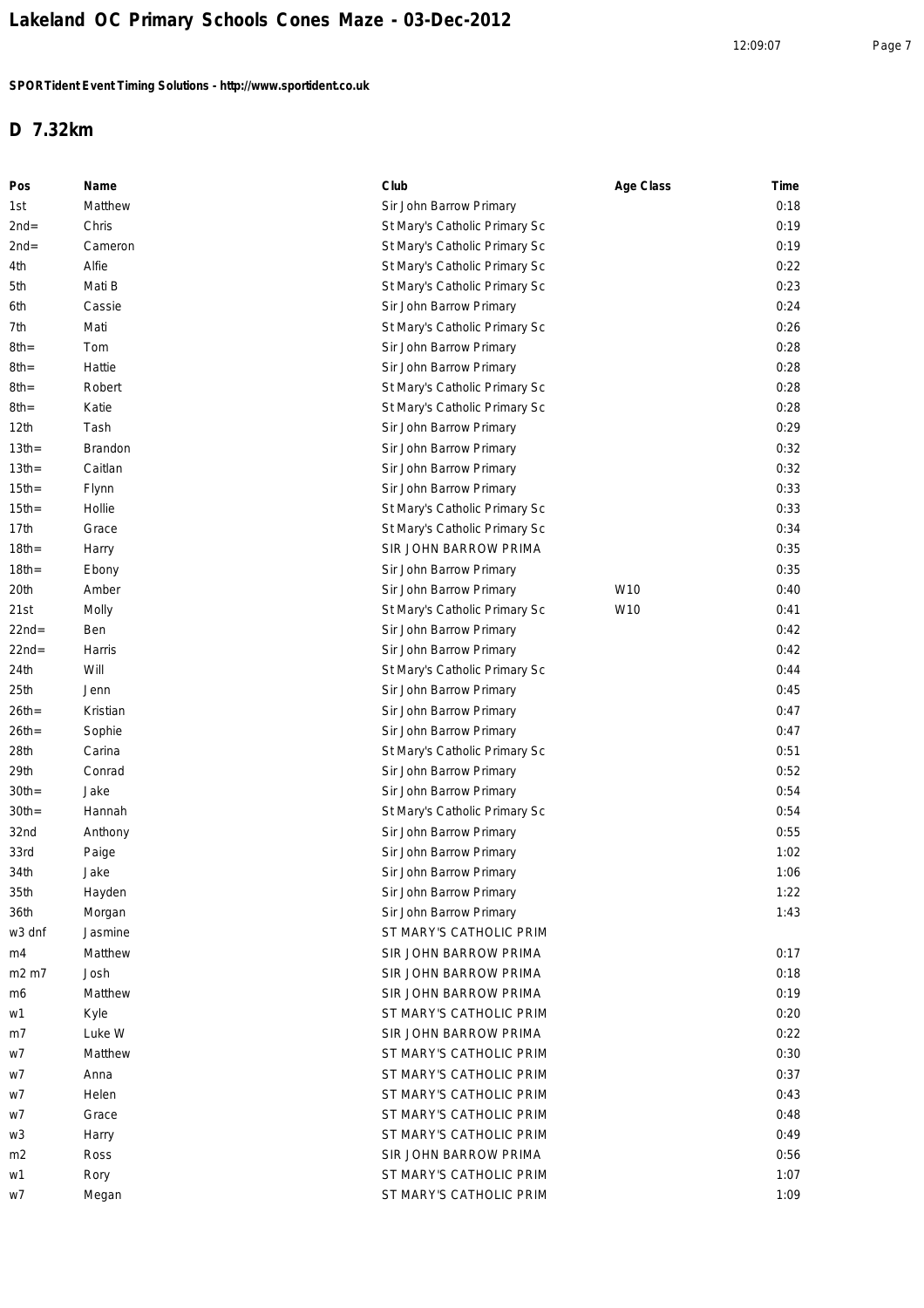#### **E 9.9km**

| Pos      | Name       | Club                          | Age Class | Time |
|----------|------------|-------------------------------|-----------|------|
| 1st      | Cameron    | St Mary's Catholic Primary Sc |           | 0:20 |
| 2nd      | Cassie     | Sir John Barrow Primary       |           | 0:21 |
| $3rd=$   | Luke W     | Sir John Barrow Primary       |           | 0:22 |
| $3rd=$   | Mr Connell | Sir John Barrow Primary       |           | 0:22 |
| $3rd=$   | Matthew    | Sir John Barrow Primary       |           | 0:22 |
| $3rd=$   | Kyle       | St Mary's Catholic Primary Sc |           | 0:22 |
| $7th=$   | Harry      | St Mary's Catholic Primary Sc |           | 0:24 |
| $7th=$   | Chris      | St Mary's Catholic Primary Sc |           | 0:24 |
| $9th=$   | Ross       | Sir John Barrow Primary       |           | 0:25 |
| 9th=     | Tom        | Sir John Barrow Primary       |           | 0:25 |
| $9th=$   | Hattie     | Sir John Barrow Primary       |           | 0:25 |
| $12$ th= | Joel       | Sir John Barrow Primary       |           | 0:26 |
| $12$ th= | Cameron    | St Mary's Catholic Primary Sc |           | 0:26 |
| $14$ th= | Jemma      | St Mary's Catholic Primary Sc |           | 0:27 |
| $14th =$ | Jessamine  | Sir John Barrow Primary       |           | 0:27 |
| $14th =$ | Hollie     | St Mary's Catholic Primary Sc |           | 0:27 |
| $14th =$ | David      | St Mary's Catholic Primary Sc |           | 0:27 |
| 18th     | Mati       | St Mary's Catholic Primary Sc |           | 0:29 |
| $19th =$ | Brandon    | Sir John Barrow Primary       |           | 0:30 |
| $19th =$ | Ruby       | St Mary's Catholic Primary Sc |           | 0:30 |
| 21st     | Caitlan    | Sir John Barrow Primary       |           | 0:32 |
| 22nd     | Tash       | Sir John Barrow Primary       |           | 0:33 |
| $23rd=$  | Robert     | St Mary's Catholic Primary Sc |           | 0:35 |
| $23rd=$  | Harry      | SIR JOHN BARROW PRIMA         |           | 0:35 |
| $23rd=$  | Alfie      | St Mary's Catholic Primary Sc |           | 0:35 |
| $26th =$ | Grace      | St Mary's Catholic Primary Sc |           | 0:37 |
| $26th =$ | Hannah     | St Mary's Catholic Primary Sc |           | 0:37 |
| $26th =$ | Megan O    | Sir John Barrow Primary       |           | 0:37 |
| 29th     | Flynn      | Sir John Barrow Primary       |           | 0:38 |
| 30th     | Kristian   | Sir John Barrow Primary       |           | 0:39 |
| 31st     | Ben        | Sir John Barrow Primary       |           | 0:42 |
| 32nd     | Sophie     | Sir John Barrow Primary       |           | 0:43 |
| 33rd     | Jake       | Sir John Barrow Primary       |           | 0:44 |
| 34th     | Carina     | St Mary's Catholic Primary Sc |           | 0:45 |
| $35th =$ | Jenn       | Sir John Barrow Primary       |           | 0:46 |
| $35th =$ | Amber      | Sir John Barrow Primary       | W10       | 0:46 |
| 37th     | Anthony    | Sir John Barrow Primary       |           | 0:48 |
| $38th =$ | Jasmine    | St Mary's Catholic Primary Sc |           | 0:54 |
| $38th =$ | Eden       | St Mary's Catholic Primary Sc |           | 0:54 |
| 40th     | Donel      | St Mary's Catholic Primary Sc |           | 0:56 |
| 41st     | Helen      | St Mary's Catholic Primary Sc |           | 1:00 |
| 42nd     | Jodie      | Sir John Barrow Primary       |           | 1:10 |
| $43rd=$  | Hayden     | Sir John Barrow Primary       |           | 1:20 |
| $43rd =$ | Megan      | St Mary's Catholic Primary Sc |           | 1:20 |
| 45th     | Morgan     | Sir John Barrow Primary       |           | 1:36 |
| m4-5     | Will       | ST MARY'S CATHOLIC PRIM       |           | 0:28 |
| $m3-4$   | Johan      | ST MARY'S CATHOLIC PRIM       |           | 0:52 |
| w1       | Elena      | SIR JOHN BARROW PRIMA         |           | 1:30 |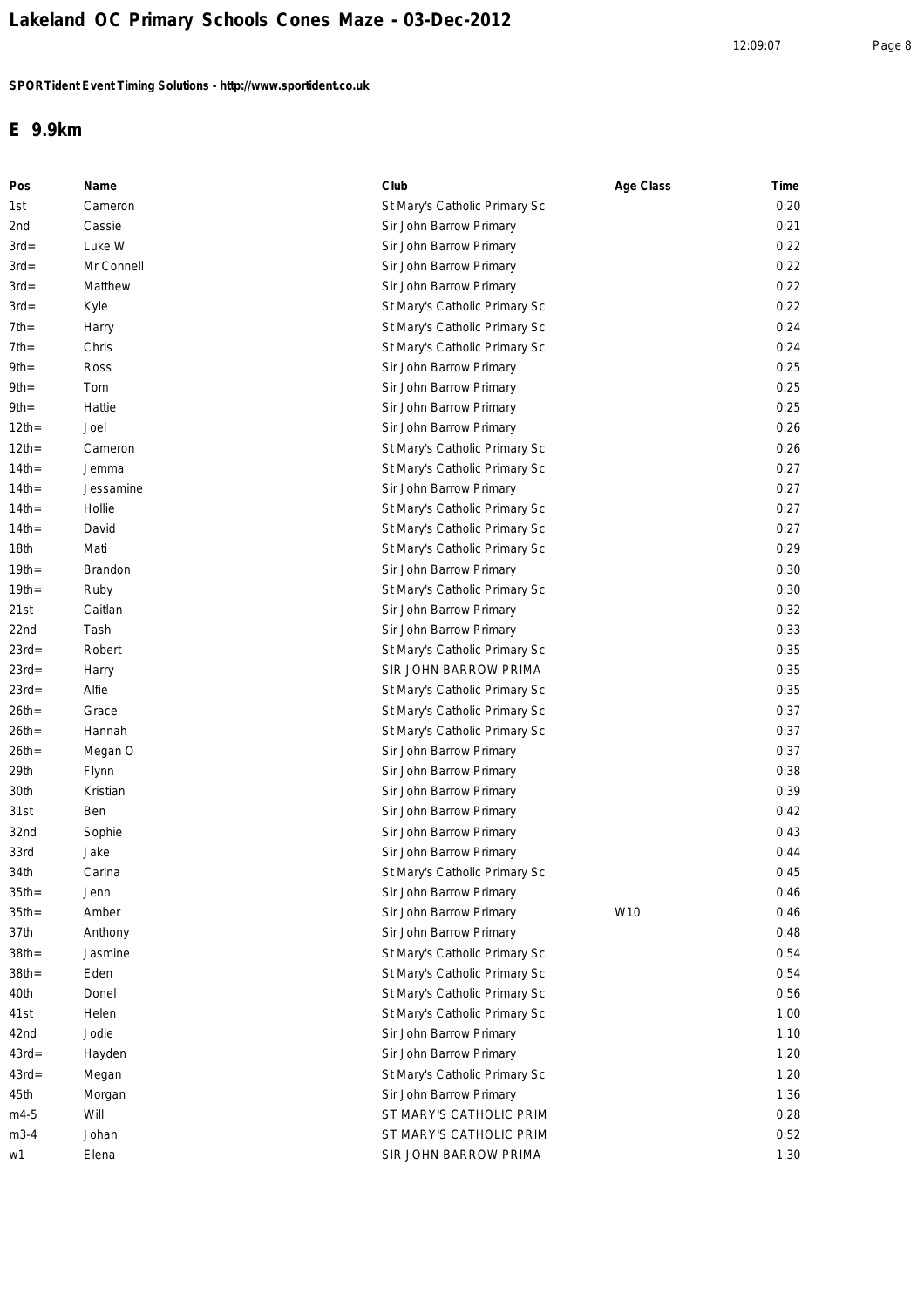### **F 9.16km**

| Pos              | Name       | Club                          | Age Class | Time    |
|------------------|------------|-------------------------------|-----------|---------|
| 1st              | Luke W     | Sir John Barrow Primary       |           | 0:18    |
| 2nd              | Chris      | St Mary's Catholic Primary Sc |           | 0:19    |
| $3rd=$           | Cameron    | St Mary's Catholic Primary Sc |           | 0:20    |
| $3rd=$           | Cassie     | Sir John Barrow Primary       |           | 0:20    |
| $5th=$           | Josh       | Sir John Barrow Primary       |           | 0:22    |
| 5th=             | Kyle       | St Mary's Catholic Primary Sc |           | 0:22    |
| 7th              | Gabby      | St Mary's Catholic Primary Sc |           | 0:23    |
| 8th              | Caitlan    | Sir John Barrow Primary       |           | 0:25    |
| 9th=             | Harry      | St Mary's Catholic Primary Sc |           | 0:26    |
| 9th=             | Carina     | St Mary's Catholic Primary Sc |           | 0:26    |
| $11$ th=         | Tom        | Sir John Barrow Primary       |           | 0:27    |
| $11$ th=         | Hattie     | Sir John Barrow Primary       |           | 0:27    |
| 13 <sub>th</sub> | David      | St Mary's Catholic Primary Sc |           | 0:28    |
| $14th =$         | Mati B     | St Mary's Catholic Primary Sc |           | 0:30    |
| $14th =$         | Annie      | Sir John Barrow Primary       |           | 0:30    |
| $14th =$         | Hollie     | St Mary's Catholic Primary Sc |           | 0:30    |
| $17th =$         | Adi        | St Mary's Catholic Primary Sc |           | 0:34    |
| $17th =$         | Finn       | Sir John Barrow Primary       |           | 0:34    |
| $17th =$         | Hollie     | St Mary's Catholic Primary Sc |           | 0:34    |
| 20th             | Flynn      | Sir John Barrow Primary       |           | 0:35    |
| 21st             | Jessamine  | Sir John Barrow Primary       |           | 0:36    |
| 22nd=            | Will       | St Mary's Catholic Primary Sc |           | 0:38    |
| $22nd=$          | Ruby       | St Mary's Catholic Primary Sc |           | 0:38    |
| 24th             | Ross       | Sir John Barrow Primary       |           | 0:39    |
| 25th=            | Tash       | Sir John Barrow Primary       |           | 0:40    |
| $25th =$         | Jemma      | St Mary's Catholic Primary Sc |           | 0:40    |
| $27th =$         | Harris     | Sir John Barrow Primary       |           | 0:43    |
| 27th=            | Paige      | Sir John Barrow Primary       |           | 0:43    |
| 29th             | Mr Connell | Sir John Barrow Primary       |           | 0:48    |
| 30th             | Rory       | St Mary's Catholic Primary Sc |           | 0:51    |
| 31st             | Hannah     | St Mary's Catholic Primary Sc |           | 1:08    |
| 32nd             | Luke       | Sir John Barrow Primary       |           | 1:09    |
| 33rd             | Jordan     | St Mary's Catholic Primary Sc |           | 1:18    |
| 34th             | Eden       | St Mary's Catholic Primary Sc |           | 1:22    |
| 35th             | Macius     | St Mary's Catholic Primary Sc |           | 1:26    |
| m6               | Chris      | ST MARY'S CATHOLIC PRIM       |           | 0:22    |
| w2               | Harry      | ST MARY'S CATHOLIC PRIM       |           | 0:23    |
| w2               | Joel       | SIR JOHN BARROW PRIMA         |           | 0:29    |
| m6               | Anna       | ST MARY'S CATHOLIC PRIM       |           | 0:33    |
| w2               | David      | ST MARY'S CATHOLIC PRIM       |           | 0:34    |
| w4               | Anna       | ST MARY'S CATHOLIC PRIM       |           | 0:52    |
| dns $m4-5$       | Grace      | ST MARY'S CATHOLIC PRIM       |           | 1532:17 |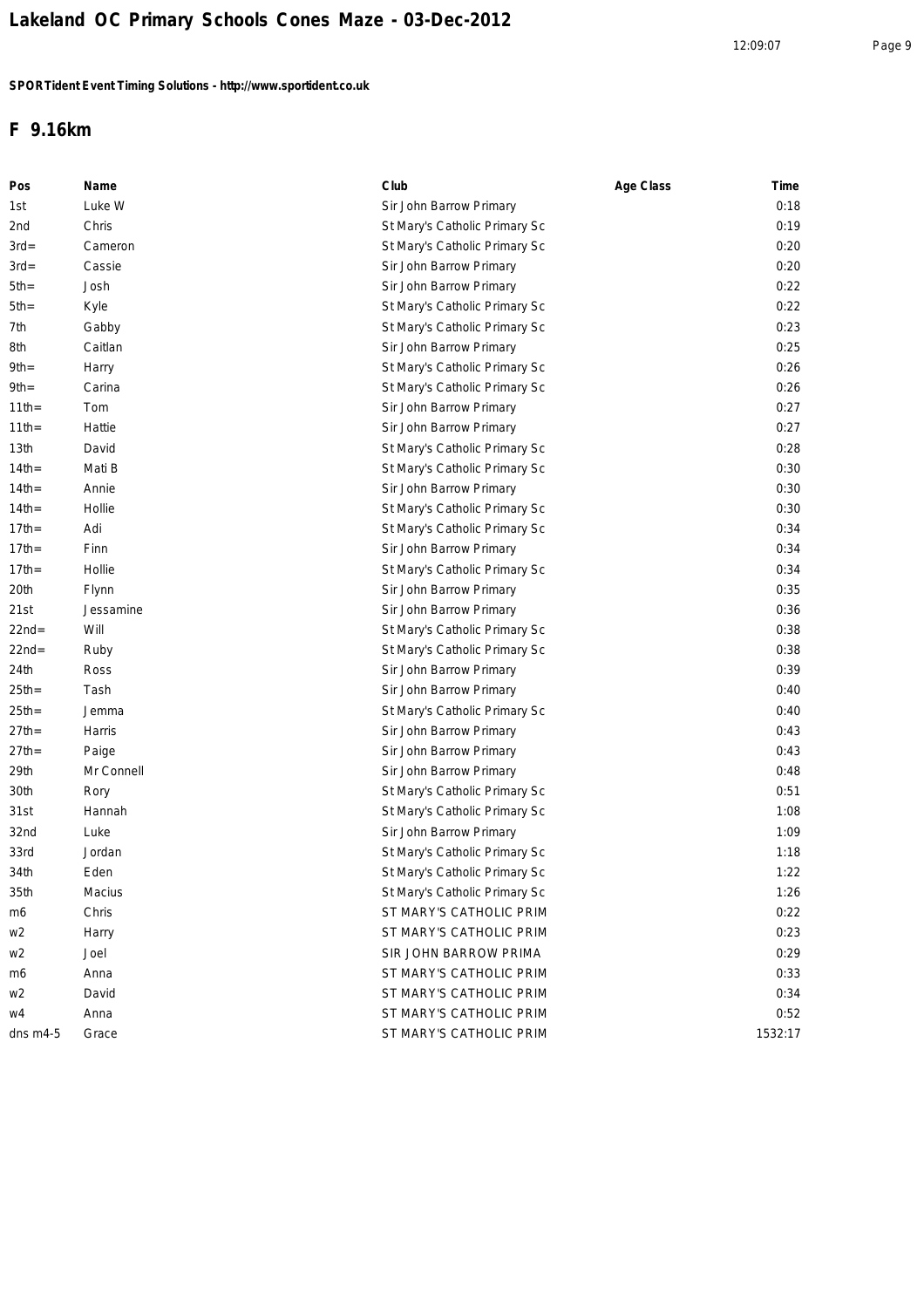### **G 7.14km**

| Pos      | Name      | Club                          | Age Class | Time    |
|----------|-----------|-------------------------------|-----------|---------|
| 1st      | Chris     | St Mary's Catholic Primary Sc |           | 0:16    |
| 2nd      | Cameron   | St Mary's Catholic Primary Sc |           | 0:18    |
| $3rd=$   | Luke W    | Sir John Barrow Primary       |           | 0:20    |
| $3rd=$   | Kyle      | St Mary's Catholic Primary Sc |           | 0:20    |
| 5th      | Caitlan   | Sir John Barrow Primary       |           | 0:22    |
| 6th=     | Tom       | Sir John Barrow Primary       |           | 0:24    |
| 6th=     | Matthew   | Sir John Barrow Primary       |           | 0:24    |
| 8th      | Luke W    | Sir John Barrow Primary       |           | 0:25    |
| 9th=     | Jemma     | St Mary's Catholic Primary Sc |           | 0:26    |
| 9th=     | Joel      | Sir John Barrow Primary       |           | 0:26    |
| 9th=     | David     | St Mary's Catholic Primary Sc |           | 0:26    |
| $12$ th= | Harry     | St Mary's Catholic Primary Sc |           | 0:28    |
| $12$ th= | Jessamine | Sir John Barrow Primary       |           | 0:28    |
| $14th =$ | Megan O   | Sir John Barrow Primary       |           | 0:30    |
| $14th =$ | Katie     | St Mary's Catholic Primary Sc |           | 0:30    |
| $14th =$ | Tash      | Sir John Barrow Primary       |           | 0:30    |
| 17th     | Flynn     | Sir John Barrow Primary       |           | 0:31    |
| $18th =$ | Harris    | Sir John Barrow Primary       |           | 0:33    |
| $18th =$ | Anna      | St Mary's Catholic Primary Sc |           | 0:33    |
| 20th     | Will      | St Mary's Catholic Primary Sc |           | 0:36    |
| 21st     | Molly     | St Mary's Catholic Primary Sc | W10       | 0:37    |
| 22nd=    | Iona      | St Mary's Catholic Primary Sc |           | 0:41    |
| $22nd=$  | Rhys      | Sir John Barrow Primary       |           | 0:41    |
| $22nd=$  | Amber     | Sir John Barrow Primary       | W10       | 0:41    |
| 22nd=    | Carina    | St Mary's Catholic Primary Sc |           | 0:41    |
| 26th     | Robert    | St Mary's Catholic Primary Sc |           | 0:42    |
| 27th     | Morgan    | Sir John Barrow Primary       |           | 0:44    |
| 28th     | Rory      | St Mary's Catholic Primary Sc |           | 1:03    |
| 29th     | Hayden    | Sir John Barrow Primary       |           | 1:18    |
| m1       | Jemma     | ST MARY'S CATHOLIC PRIM       |           | 0:22    |
| m1       | Jemma     | ST MARY'S CATHOLIC PRIM       |           | 0:25    |
| m1       | Matthew   | ST MARY'S CATHOLIC PRIM       |           | 0:33    |
| w2       | Jemma     | ST MARY'S CATHOLIC PRIM       |           | 0:33    |
| dns      | Hollie    | ST MARY'S CATHOLIC PRIM       |           | 1531:22 |
|          |           |                               |           |         |